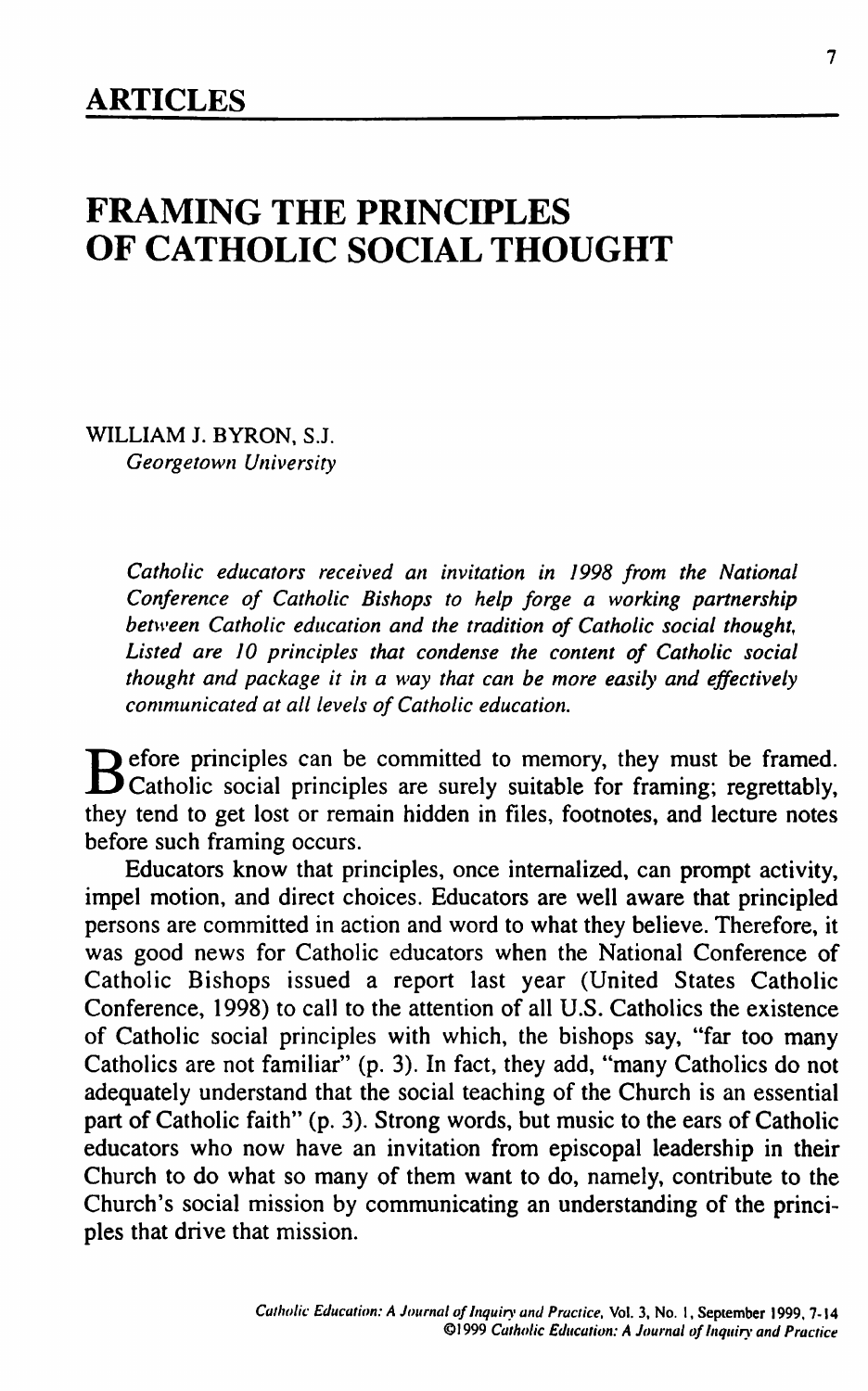**The bishops are saying that far too many Catholics do not realize that they are ignorant of an essential part of their Catholic faith—Catholic social principles. Some do not want to know the principles because of the demands they make on conscience; others are simply unaware that they have missed something important for living their Catholic faith.**

**The bishops point out a gap between Catholic social thought and Catholic education. The body of Catholic social teaching is under-appreciated, under-communicated, and insufficiently understood. Why? One of the reasons lies in the fact that the principles underlying the doctrine are not clearly articulated or conveniently condensed for consumption. They are not "packaged" for catechetical purposes like the Ten Commandments and seven sacraments. While most Catholics can recite the eight beatitudes and some may attempt to list the four cardinal virtues (prudence, justice, temperance, and fortitude), few, if any, can respond to the following catechetical questions. First, what are those Catholic social principles that should be accepted as an essential part of the faith? Second, how can these principles best be internalized so that they lead to action? Once that happens, significant advances will be noticeable on the social justice front.**

**There are 10 Catholic social principles (Byron, 1998), but there is nothing official about this count. Some future** *Catechism of the Catholic Church* **may list more or fewer than these 10 if compilers of that teaching aid find that Catholic social teaching is suitable for framing in this fashion. In any case, the list is offered for three reasons: (1) a reasonably complete list is needed if the ignorance cited by the bishops is going to be addressed; (2) any list can invite the hand of both editors and teachers to enhance clarity and facilitate memorization; and (3) a widely circulated list will stimulate further thought on the part of scholars, activists, and parishioners regarding what is appropriate in a set of principles that can serve as a blueprint for the larger body of Catholic social teaching. The list of principles follows.**

# **1. THE PRINCIPLE OF HUMAN DIGNITY**

**The Church teaches that every human being is created in God's own image and is redeemed by Jesus Christ. Hence every person, regardless of race, sex, age, ethnicity, religion, sexual orientation, employment or economic status, health, intelligence, achievement, or any other differentiating characteristic, has inherent dignity and is worthy of respect. This is the bedrock principle of Catholic social teaching. It is not what we do or have that gives us a claim on respect; it is** *being* **human that establishes our dignity. If afforded that dignity, the individual is, in the Catholic view, never a means, always an end.**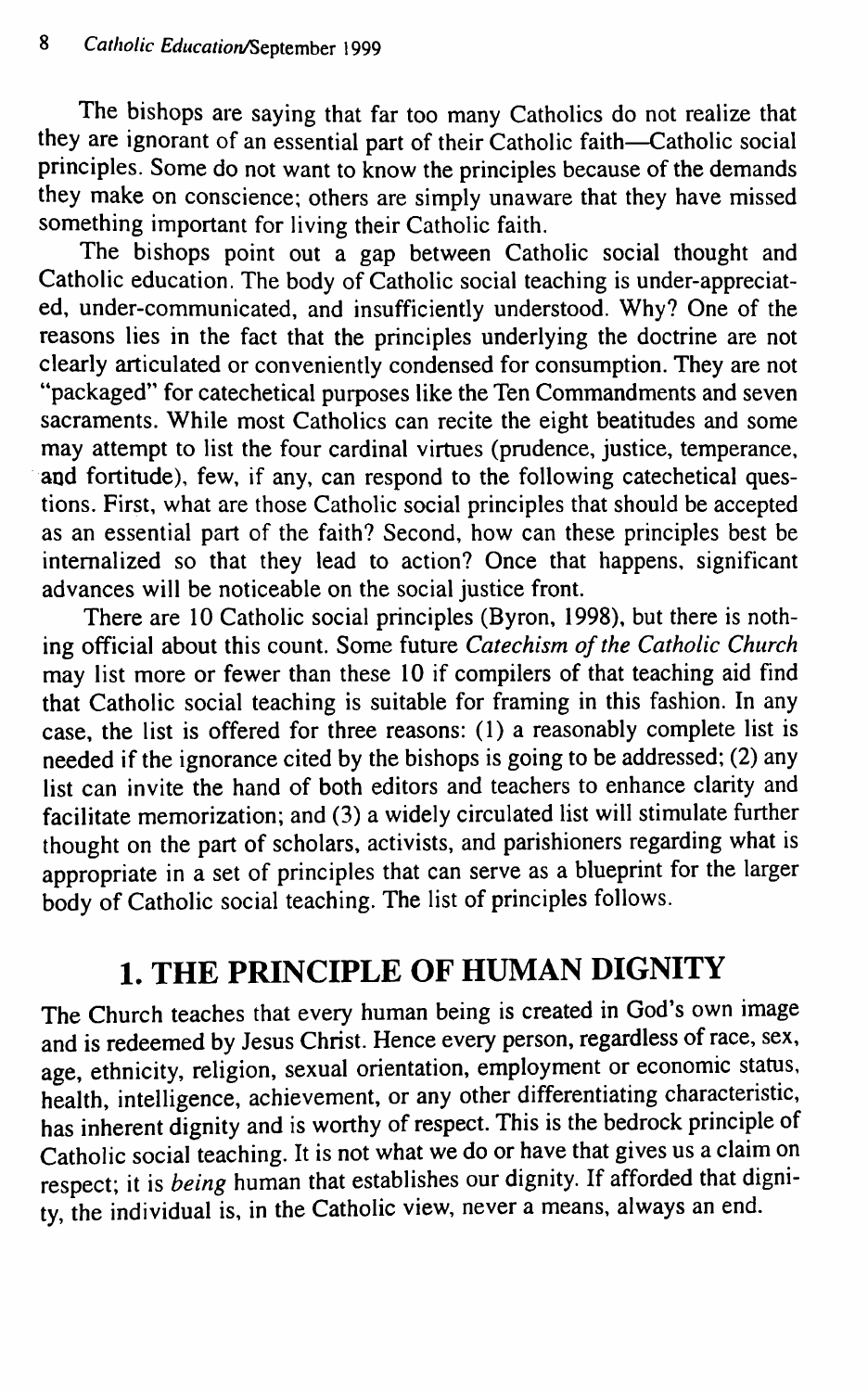**The body of Catholic social teaching begins with the human person, but does not end there. Individuals have dignity; individualism has no place in Catholic social teaching. The principle of human dignity grants membership in the community of the human family.**

#### **2. THE PRINCIPLE OF RESPECT FOR HUMAN LIFE**

**From the moment of conception until death, individuals have a right to life consistent with that dignity. Human life at every stage of development and decline is precious and thus worthy of protection and respect. It is always wrong to attack or destroy human life. The Catholic tradition holds the sacredness of human life as part of any moral vision for a just and good society.**

#### **3. THE PRINCIPLE OF ASSOCIATION**

**Our faith tradition views the person as not only sacred but social. Accordingly, we recognize that how we organize our society economically, politically, and legally and how we structure all human relationships will directly affect the capacity of individuals to grow in community.**

**The centerpiece of society is the family, whose stability must always be protected and never undermined. By association with others in families and in other social institutions that foster growth, protect dignity, and promote the common good, humans achieve their fulfillment.**

#### **4. THE PRINCIPLE OF PARTICIPATION**

**Everyone has a right to participate in society. Moreover, each participant should seek the common good, especially for the poor and vulnerable.**

**Without participation, the benefits available to an individual through any social institution cannot be realized. Each person has a right not to be shut out from participating in those institutions that are necessary for human fulfillment.**

**This principle applies in a special way to conditions associated with work. It is through work that the individual participates in God's creation. If the dignity of work is to be protected, then the basic rights of workers—the right to productive work, to decent and fair wages, to organize and join unions, to private property, and to economic initiative—must be respected.**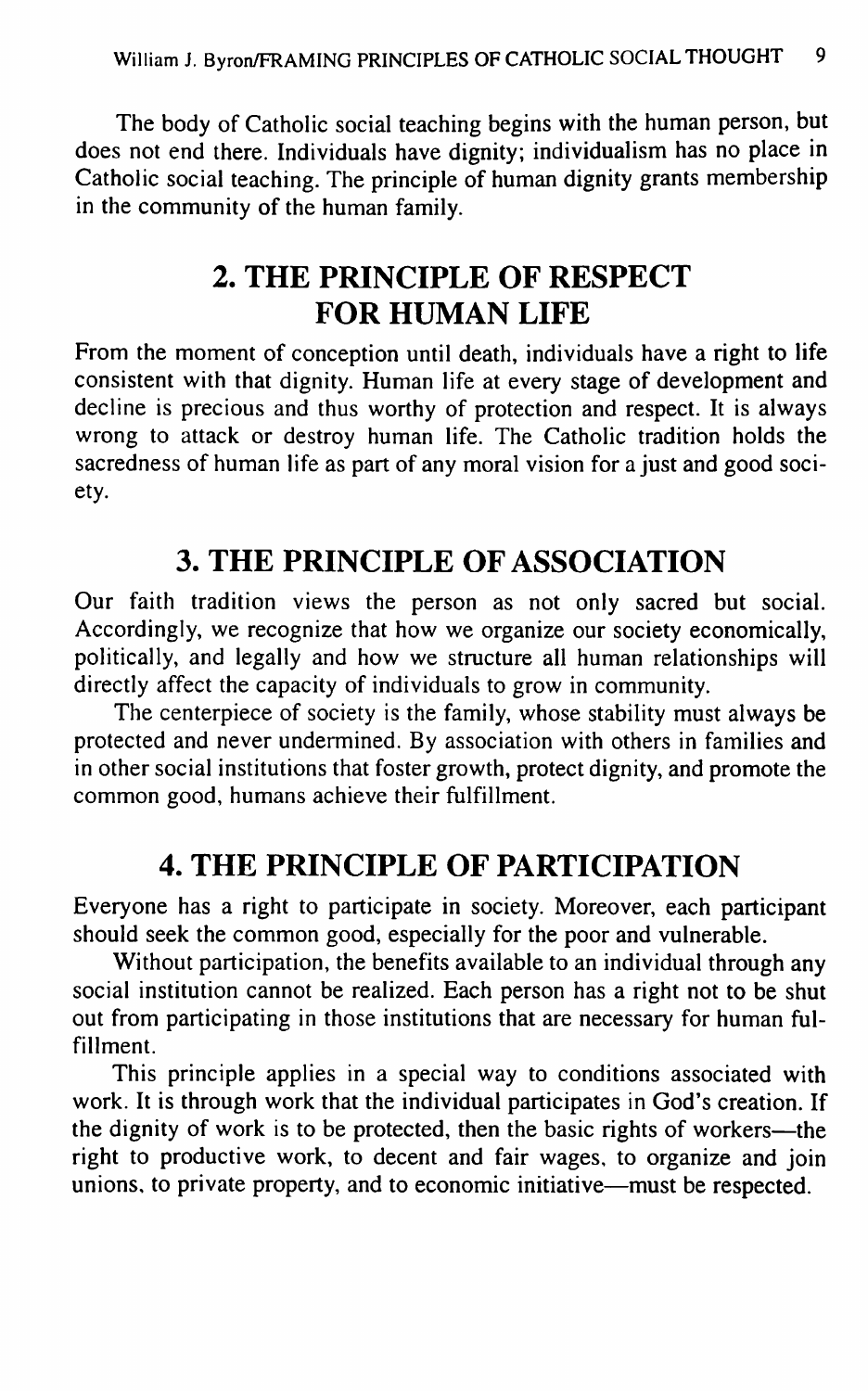#### **5. THE PRINCIPLE OF PREFERENTIAL PROTECTION FOR THE POOR AND VULNERABLE**

**The story of the last judgment (Matthew 25:31-46) is an important part of the Catholic faith tradition. From its earliest days, the Church has taught that we will be judged for what we do or fail to do for the hungry, the thirsty, the stranger seeking shelter, and the naked seeking clothes. We will be judged for our success or failure in visiting the sick and prisoners. In particular, we will be judged for what we did or failed to do to help "these least ones" that are represented in Matthew 25.**

**Faith tells us that we touch Christ when we touch the needy, and our Catholic faith instructs us to put the needs of the poor and vulnerable first. A quotation from the new** *Catechism, of the Catholic Church* **emphasizes this important point; the words are taken directly from an instmction issued by the Congregation for the Doctrine of the Faith:**

**In its various forms—material deprivation, unjust oppression, physical and psychological illness and death—human misery is the obvious sign of the** inherited condition of frailty and need for salvation in which man finds him**self as a consequence of original sin. This misery elicited the compassion of Christ the Savior, who willingly took it upon himself and identified himself with the least of his brethren. Hence, those who are oppressed by poverty are the object of a preferential love on the part of the church which, since her origin and in spite of the failings of many of her members, has not ceased to work for their relief, defense, and liberation through numerous works of charity which remain indispensable always and everywhere.** *(Catechism of the Catholic Church,* **1994, #2448)**

**Why preferential love? Why put the needs of the poor first? Because the common good, the good of society as a whole, requires it. The opposite of rich and powerful is poor and powerless. If the common good is to prevail, preferential protection must move toward those affected adversely by the absence of power and the presence of privation; otherwise the balance needed to keep society in one piece will be broken to the detriment of the whole.**

Parents know what it means to exercise preferential love, to provide pref**erential protection, from time to time. The vulnerable three-year-old child gets preferential protection over his or her older sibling under certain circumstances. For example, if the toddler runs out into the path of an oncoming automobile the older child will be left to fend for him- or herself on the sidewalk as the parent runs out to protect the vulnerable child. So the modem Church is asking nothing unusual, unfamiliar, or extraordinary when it calls for a preferential love of the poor and vulnerable. Educators will discover, however, that it is sometimes a struggle to get this point across!**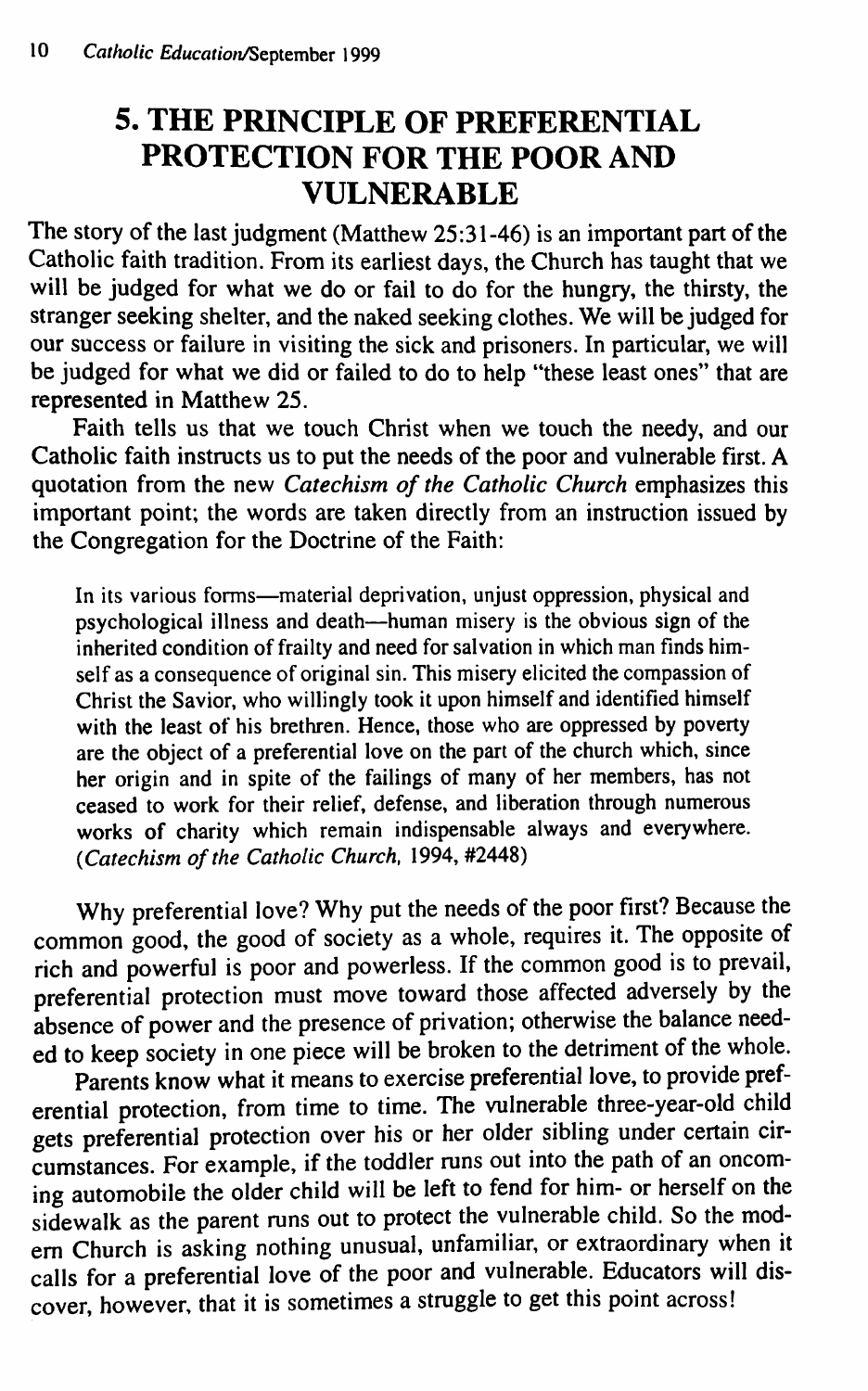# **6. THE PRINCIPLE OF SOLIDARITY**

**We are our brothers' and sisters' keepers. We are one family. The virtue of solidarity translates the familiar "love-your-neighbor" commandment to global dimensions in the interdependent world that each of us^nhabits.**

**The principle of solidarity functions as a moral category that leads to choices that will promote and protect the common good.**

The following words from Pope Pius XII, speaking in 1939, are instruc**tive:**

**[An error] today abundantly widespread, is disregard for the law of human solidarity and charity, dictated and imposed both by our common origin and by the equality in rational nature of all men, whatever nation they belong to. This law is sealed by the sacrifice of redemption offered by Jesus Christ on the altar of the Cross to his heavenly Father, on behalf of sinful humanity.** *{Catechism of the Catholic Church.* **1994, #1939)**

**The reader will notice that the quotations cited from Pius XII and from the Roman Congregation for the Doctrine of the Faith make mention of a law of charity, an obligation to act out of a motive of charity. Justice, particularly social justice, is also involved here. The educator must make the point in explaining these principles that it is not simply personal or individual misfortunes that call for a response, but rather societal issues that require more than charity; they call for a response in justice.**

### **7. THE PRINCIPLE OF STEWARDSHIP**

**Our Catholic faith tradition urges us to show both gratitude and respect to the Creator by exercising proper stewardship of creation.**

**The steward is a manager, not an owner (Byron, 1975). In an era of rising consciousness related to issues of the physical environment, our tradition is calling us to a sense of moral responsibility for the protection of the environment. Stewardship responsibilities also look toward our use of personal talents and property and our attention to personal health.**

### **8. THE PRINCIPLE OF SUBSIDIARITY**

**This principle puts limits on government and points to the importance of private voluntary associations.**

**The principle of subsidiarity puts a proper limit on government by insisting that no higher level of organization should perform any function that can be handled efficiently and effectively at a lower level of organization by persons who, individually or in groups, are closer to the problems and closer to the ground. Oppressive governments are always in violation of the principle**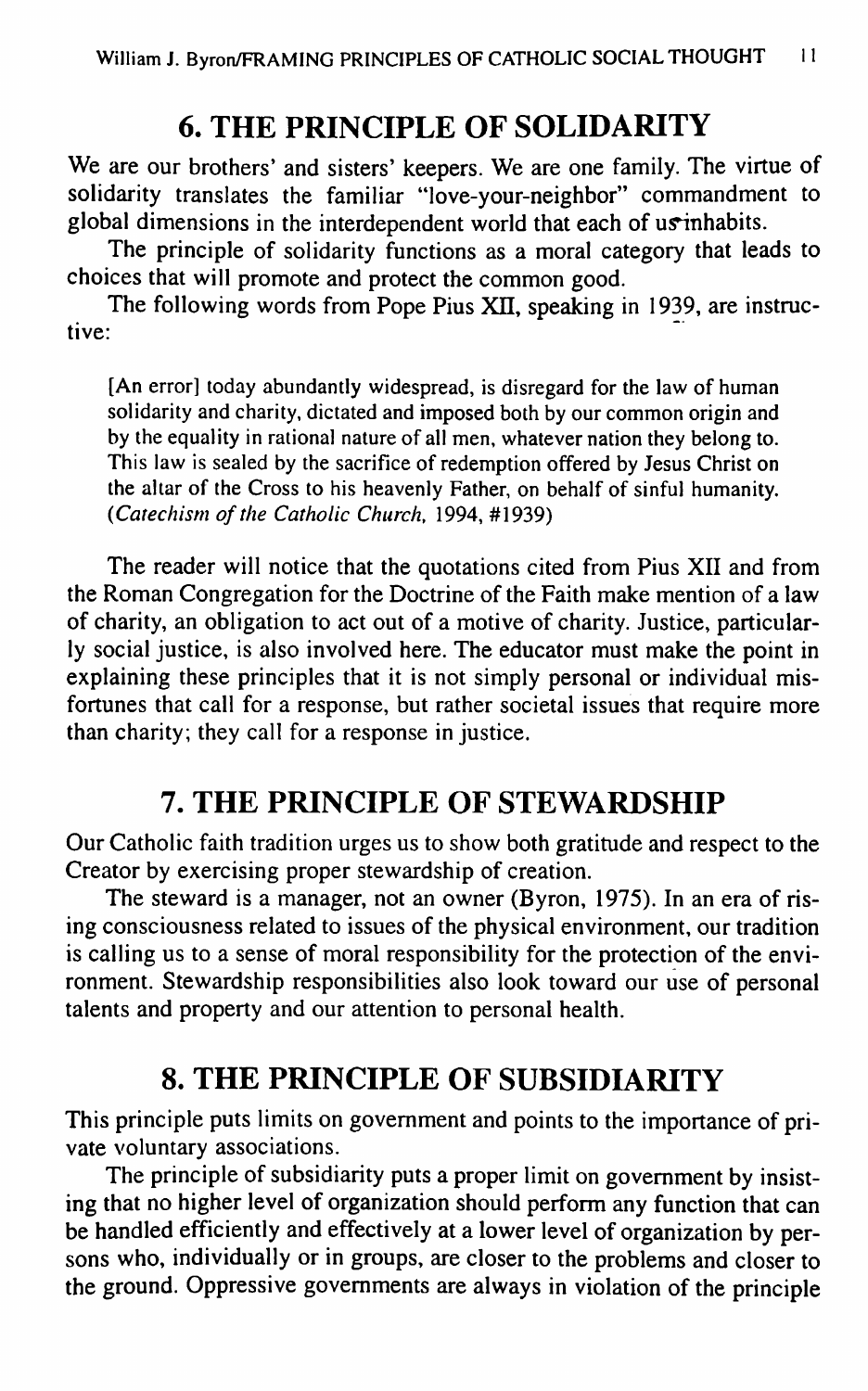**of subsidiarity, while overactive governments frequently violate this principle.**

**To connect this point to the justice dimension of so many of these societal problems, mention must be made of taxation. Individuals often feel helpless in the face of daunting societal problems, even when those problems are encountered in their local manifestations as, for example, the spectacle of homeless people sleeping on grates, standing in bread lines, or begging on street corners. To the extent that the problem has societal dimensions, no one person or group can do much about it. Individuals do, however, pay taxes; they do so not out of charitable motives but because both the virtue of justice and civil law compel them. With all due regard for subsidiarity, the govern**ment entity that collects the taxes helps the conscientious individual or small**er community do something about the social problems that confront them by applying government resources to meet problems that would otherwise go unattended.**

# **9. THE PRINCIPLE OF HUMAN EQUALITY**

**Human equality derives from the principle of human dignity. Differences in personal talents are a part of God's plan, but discrimination at the level of fundamental human rights is not part of God's plan.**

**Treating equals equally is one way of defining justice, which is also understood classically as rendering to each person his or her due. Underlying the notion of equality is the simple principle of fairness; one of the earliest ethical stirrings felt in the developing person is a sense of what is fair and what is not.**

# **10. THE PRINCIPLE OF THE COMMON GOOD**

**Vatican Council II, in its** *Pastoral Constitution on the Church in the Modem World,* **explained the common good as "the sum of those conditions of social life which allow social groups and their individual members relatively thorough and ready access to their own fulfillment" (Abbott, 1966, p. 225).**

**Respect for the person is part of this. Also included is the promotion of conditions that encourage the development of full human potential, as well as the maintenance by public authority of peace and security. Today, the principle of the common good takes on global proportions by reaching across regional and national boundaries.**

**What constitutes the common good is always debatable. The absence of concern for or sensitivity to the common good is an indication of a society in need of help. As a sense of community is eroded, concern for the common good declines (an obvious danger in an age of individualism). A proper communitarian concern is the antidote to unbridled individualism, which, like**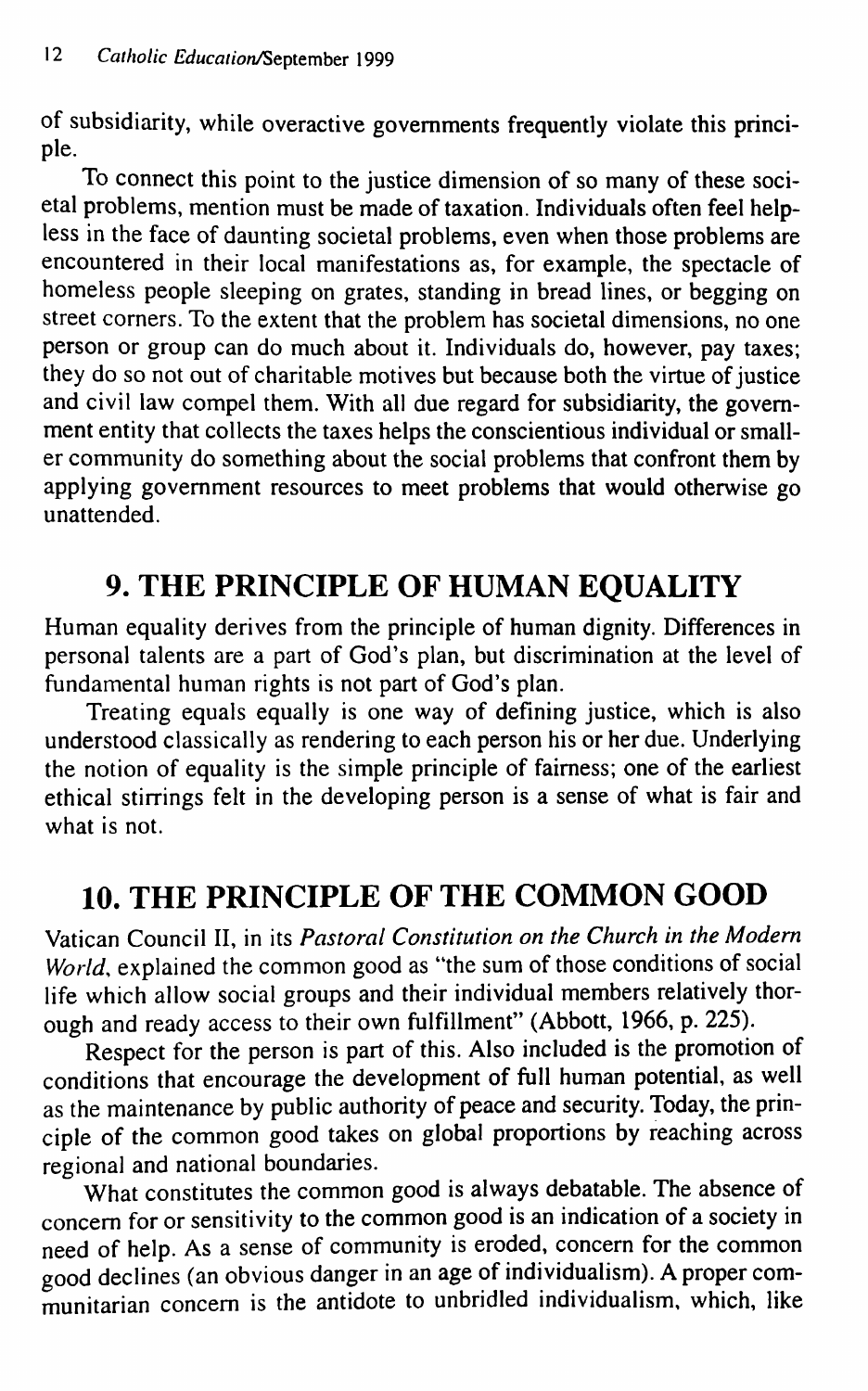**unrestrained selfishness in personal relations, can destroy balance, harmony, and peace within and between groups, neighborhoods, regions, and nations.**

**Nothing prevents the articulation of additional principles, for example, a separate principle of justice and another that would affirm the right to private property and demonstrate that the goods of this world are intended by God for the benefit of everyone. Because they are implied in what is already listed, the list ends at 10. The door remains wide open, however, for educators to generate additional themes, theses, or principles.**

**What is the difference between a value and a principle? These terms are often used interchangeably. There is a "leads-to-something" implication of principle, while acknowledging that values, once internalized, will prompt people to act consistently in relation to what they cherish and consider to be valuable. Neither principles nor values necessarily lead anywhere if they remain abstract, embalmed in print, or not internalized by persons or carried in their hearts. Encouraging intemalization of these principles is a pedagogical challenge of no small proportion.**

**By including Catholic social teaching in the essentials of the faith, the bishops reaffirmed in 1998 the existence of a creed that becomes a basis for the agenda the believer must follow. Thus Catholic social action flows from Catholic social doctrine. Bringing the social portion of the doctrine of the faith to the attention of believers is the challenge the bishops have now put before Catholic pastors and educators.**

**By the arrangement attempted here, this agenda rests on 10 building blocks:**

- **Human person**
- **Human life**
- **Association**
- **Participation**
- **Preference for the poor**
- **Solidarity**
- **Stewardship**
- **Subsidiarity**
- **Equality**
- **Common good**

**Those who enjoy acronyms might rearrange the order to construct an easily memorable set of capital letters. Regardless of the order and labels, this set of principles might constitute 10 topics for an adult education lecture series, 10 segments for a semester-long college course, 10 chapters in a book, 10 offices or sections in a research center, or simply 10 "bins" for gathering the collected wisdom drawn from scripture; patristic literature; scholastic, conciliar, and papal teaching; Church history; systematic, moral, and pastoral theology; and the ever-developing body of social reflection coming from**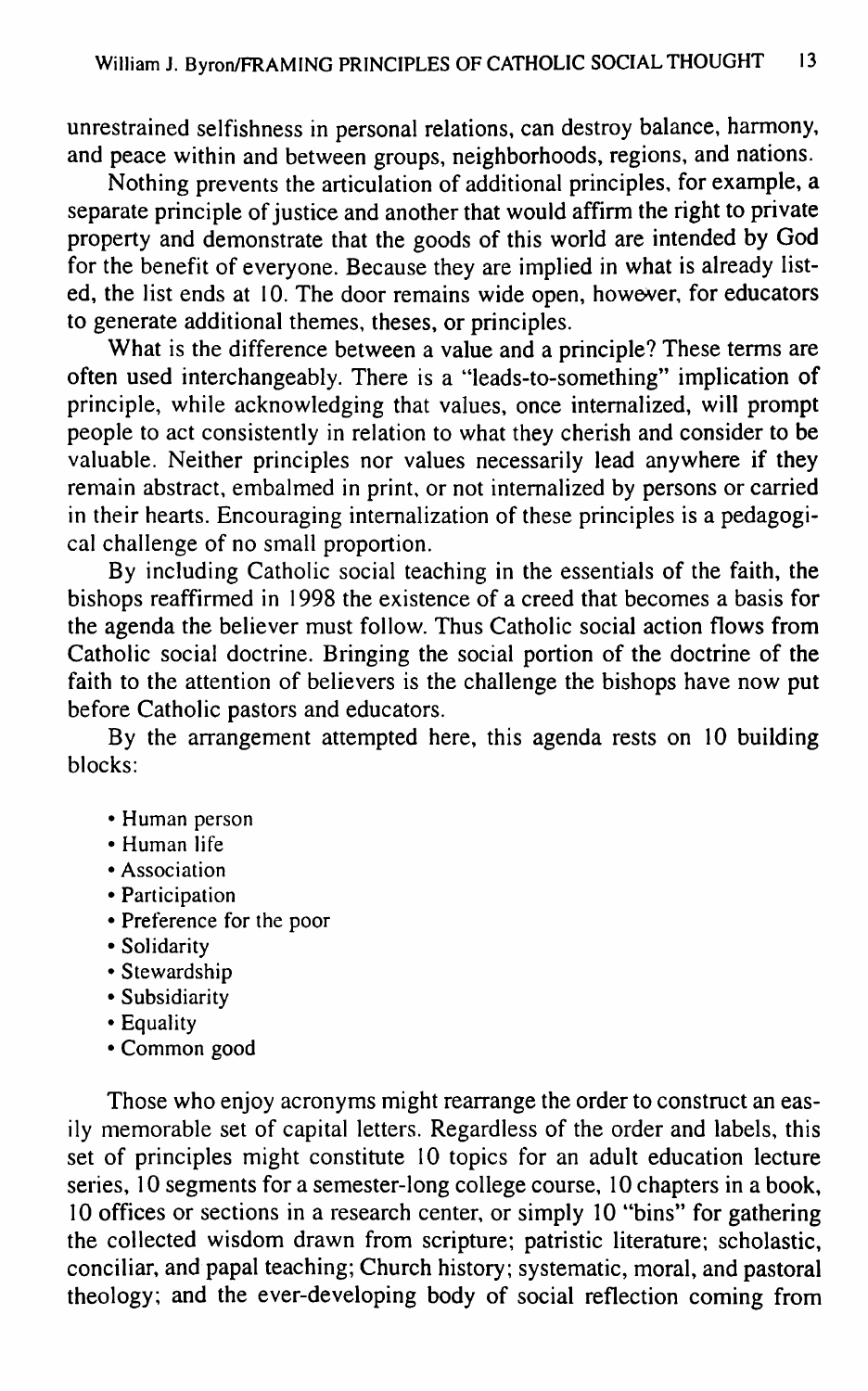**episcopal conferences and other sources.**

**Not to be overlooked is the possibility of 10 biographical essays focusing on persons such as Dorothy Day, Joseph Bemardin, and Mother Teresa who embodied one or more of these principles in a significant way. In addition, a collection of excerpts, organized under these 10 headings, from Chrysostom, Ambrose, Aquinas, and other great social voices from the Catholic past would be possible. If they are to be taught, the principles need a human face, and the lessons must be conveyed in words and images that move the heart.**

**These 10 organizational categories can accommodate every conceivable social issue; they can provide any social problem with an analytical home. Analysis and reflection targeted on this material can become the base for moral instruction and formation of conscience, which is the whole point of bringing Catholic education and Catholic social teaching into a new working partnership.**

**If anyone wonders why the Catholic bishops reflect and write occasionally about war, peace, nuclear weapons, the economy, abortion, euthanasia, and a wide range of other topics that have a clear social and moral dimension, these 10 principles can provide the necessary interpretative framework for understanding the significance of the bishops' pastoral letters. Those important letters cannot be dismissed out of hand as political tracts; they must be held in respect as important instruments for teaching the Catholic faith.**

#### REFERENCES

Abbott, W. M. (Ed.). (1966). *Documents of Vatican II.* New York: America Press.

- Byron, W. J. (1975). *Toward stewardship: An interim ethic of poverty, pollution, and power.* New York: Paulist Press.
- Byron, W. J. (1998, October 31). Ten building blocks of Catholic social teaching. *America,* pp. 9-12.
- *Catechism of the Catholic Church.* (1994). Washington. DC: United States Catholic Conference.

United States Catholic Conference. (1998). *Sharing Catholic social teaching: Challenges and directions—reflections of the U.S. Catholic bishops.* Washington, DC: Author.

*William J. Byron, S.J., former president of The Catholic University of America, is a distinguished professor of management at Georgetown University. Corre.spondence concerning this article should be addres.sed to William J. Byron, S.J., Jesuit Community, Georgetown University, Washington, DC 20057- 1200.*